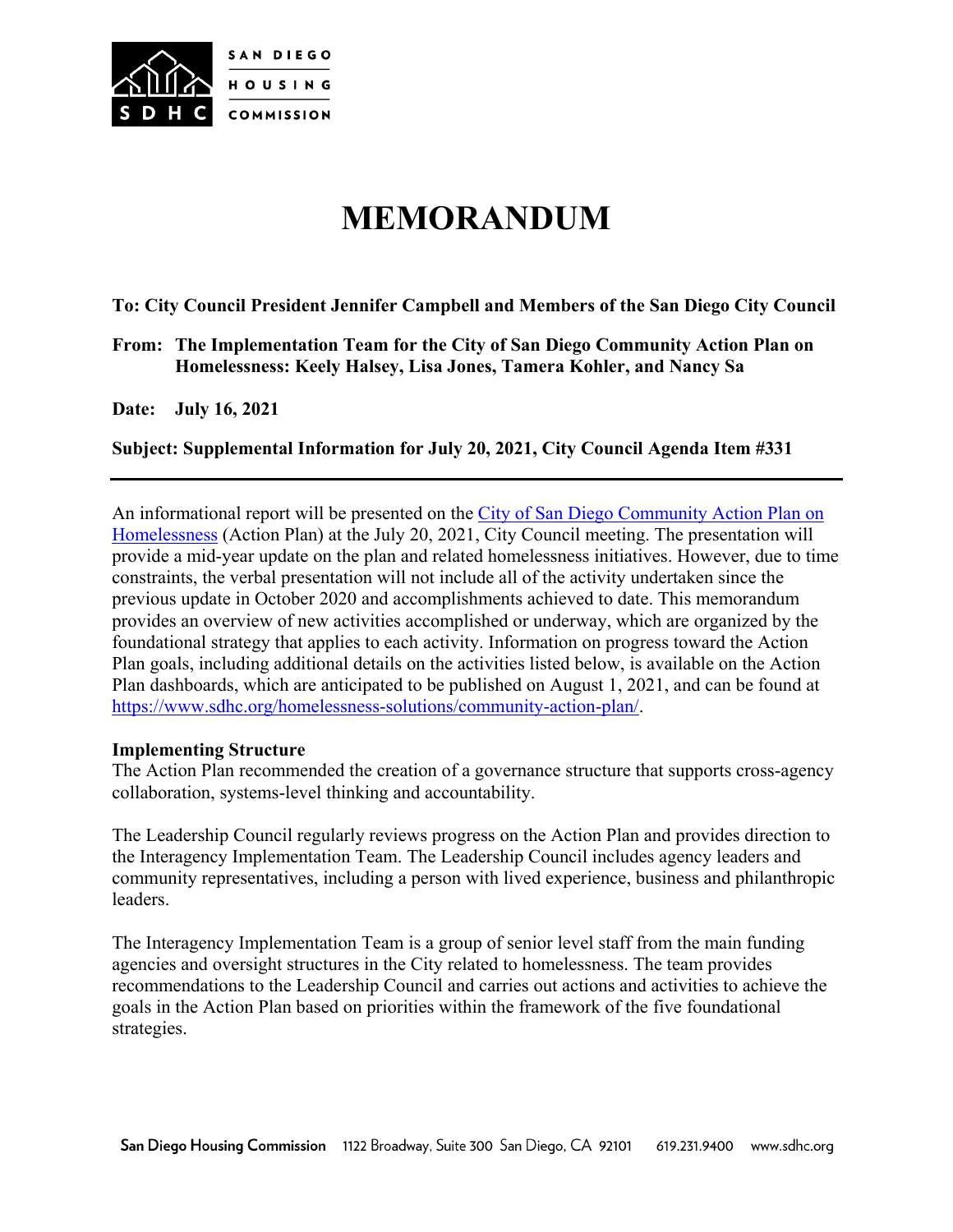Leadership Council

| City of San Diego                             | Mayor                                    | Mayor Todd Gloria                      |
|-----------------------------------------------|------------------------------------------|----------------------------------------|
| San Diego City Council                        | Council President                        | Council President Jennifer<br>Campbell |
| County of San Diego                           | Chair, County Board of<br>Supervisors    | Supervisor Nathan Fletcher             |
| San Diego Housing<br>Commission (SDHC)        | President and Chief Executive<br>Officer | Richard C. Gentry                      |
| Regional Task Force on the<br>Homeless (RTFH) | Chief Executive Officer                  | Tamera Kohler                          |
| Philanthropic Organization                    | Lucky Duck Foundation                    | Peter Seidler                          |
| Individual with Lived<br>Experience           | Voices of Our City Choir                 | John Brady                             |
| Business Representative                       | SDG&E                                    | Mitch Mitchell                         |

## Implementation Team

| City of San Diego                             | Chief of Homelessness Strategies &<br>Housing Liaison       | Keely Halsey  |
|-----------------------------------------------|-------------------------------------------------------------|---------------|
| San Diego Housing<br>Commission (SDHC)        | <b>Executive Vice President of Strategic</b><br>Initiatives | Lisa Jones    |
| Regional Task Force on the<br>Homeless (RTFH) | Chief Executive Officer                                     | Tamera Kohler |
| San Diego Housing<br>Commission (SDHC)        | Project Manager for the Community<br><b>Action Plan</b>     | Nancy Sa      |

## Policy Liaisons

| San Diego Housing<br>Commission (SDHC)        | Vice President of Policy                         | Molly Chase   |
|-----------------------------------------------|--------------------------------------------------|---------------|
| County of San Diego                           | Policy Advisor for Supervisor Nathan<br>Fletcher | Sarah Dawe    |
| Regional Task Force on the<br>Homeless (RTFH) | <b>Chief Operations Officer</b>                  | Lahela Mattox |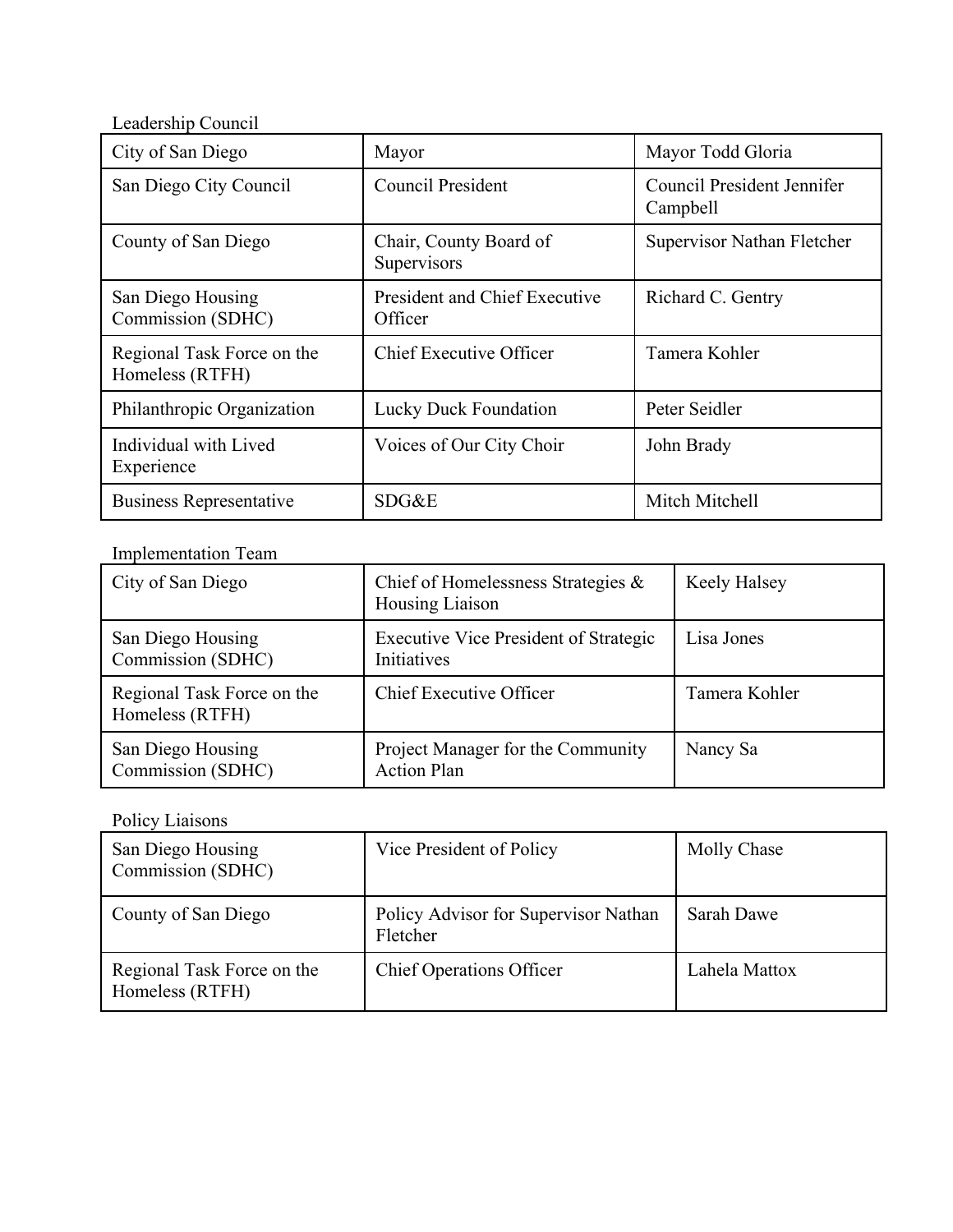The five foundational strategies are:

- 1. Implement a Systems-Level Approach to Homelessness Planning
- 2. Create a Client-Centered Homeless Assistance System
- 3. Decrease Inflow Through Increase of Prevention and Diversion
- 4. Improve the Performance of the Existing System
- 5. Increase the Production of/Access to Permanent Solutions

## **1. Implement a Systems-Level Approach to Homelessness Planning**

## *SDHC to Publish New System Performance Dashboard*

In August 2021, SDHC will launch a new publicly available System Performance Dashboard. SDHC's Homeless Housing Innovations Division oversees SDHC- and City of San Diegofunded homeless shelters and housing and services contracts, which include extensive monthly data collection and analysis of key performance metrics and demographics. The goal of this new dashboard is to provide information to the public about how the City of San Diego- and SDHCfunded programs are performing as a system. The dashboard will be available on SDHC's website for policy makers, community stakeholders and the general public to have access to information that details how the different types of homelessness interventions are performing compared to industry-standard, best-practice metrics. One of the guiding principles detailed in the Action Plan is to make data-driven decisions and create transparency. These dashboards support that principle. The System Performance Dashboard will be available in August on SDHC's website at [https://www.sdhc.org/homelessness-solutions/.](https://www.sdhc.org/homelessness-solutions/)

## *Work with the County and other funders to anticipate shifts in funding and ensure partner agencies are prepared for those changes*

Regular work groups and planning meetings consisting of key staff from lead agencies are occurring. They work to anticipate shifts in funding and ensure that agencies are collaborating and preparing for funding opportunities to support efforts to address homelessness within the City and the region. Work groups consist of representatives from the City of San Diego, County of San Diego, Regional Task Force on the Homeless (RTFH) and the San Diego Housing Commission (SDHC).

New accomplishments in 2021 include:

• A Work Group has been developed among the County, City, RTFH and SDHC to align funding priorities as appropriate and leverage existing and future funding to advance the Action Plan's goals. This also includes a new collaborative effort to focus resources on persons experiencing Substance Use Disorder challenges and develop innovative programs specifically to serve this population more effectively.

Previous accomplishments can be viewed online in the Action Plan dashboard.

## *Implement the Neighborhood-Based Coordinated Street Outreach Program*

The Housing Authority of the City of San Diego and the City Council approved the Neighborhood-Based Coordinated Street Outreach Program on October 27, 2020. The initiative aligns with one of the Key Items for Consideration identified in the Action Plan, as well as the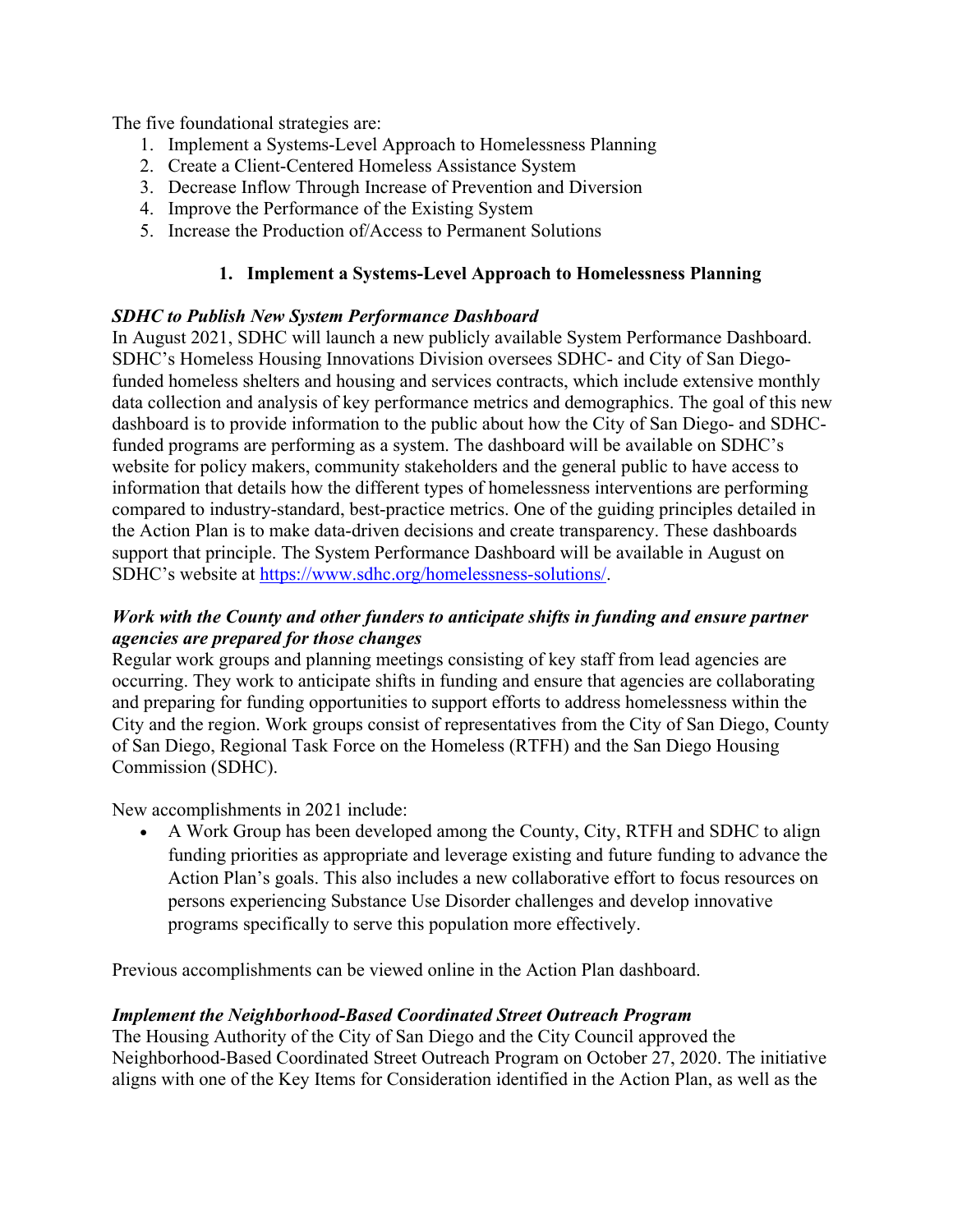foundational strategies to implement a systems-level approach and create a client-centered homeless assistance system.

The City of San Diego's Fiscal Year 2022 budget, which Mayor Todd Gloria proposed and the City Council approved on June 14, 2021, includes \$1 million to expand the City of San Diego Neighborhood-Based Coordinated Street Outreach Program. This expansion will support more than 13 additional full-time equivalent staff positions to supplement the work being done by the 17 positions added last year and the outreach resources funded through other service provider contracts.

## *City of San Diego Homelessness Response Center*

The Homelessness Response Center (HRC) implements a streamlined, coordinated, client-centric City of San Diego Homelessness Crisis Response System. The program's objective is to provide system navigation services that coordinate all activities to move someone from homelessness to housed. The program is aligned with the five foundational strategies of the Action Plan and is informed by lessons learned and successes of Operation Shelter to Home.

The HRC opened in May 2021 following the conclusion of Operation Shelter to Home.

## *Create a Communications Work Group and Plan*

The Action Plan encourages transparent communication to the public and community stakeholders about the successes, challenges and progress toward the Action Plan's goals. A communications work group consisting of members of each of the Action Plan's implementing agencies has been tasked with developing a communications strategy for the Leadership Council's and Implementation Team's consideration that would support transparency, accountability and public engagement and raise awareness of the Action Plan and homelessness issues in the City of San Diego.

## *Shared Housing Learning Collaborative*

Shared Housing is an effective tool in areas, such as San Diego, that have extremely limited vacancies and unit availability. The expansion of Shared Housing is one critical pathway to finding a home for the thousands of individuals experiencing homelessness in San Diego. RTFH promoted and participated in community trainings on Shared Housing, supported by Funders Together to End Homelessness San Diego (FTEHSD), and hosted a Shared Housing Forum with approximately 150 attendees, representing housing and service providers, including the youth system.

RTFH is coordinating efforts in San Diego to increase system capacity and promote the use of the Shared Housing model. Critical to this work is partnering with individuals with lived experience to participate in a leadership role with the RTFH and other partners. RTFH has worked with John Brady and Voices of Our City Choir to include individuals with lived experience.

In addition, RTFH has funded the participation of San Diego service providers in a national Shared Housing learning collaborative with the Shared Housing Institute. The learning collaborative is 12 weeks, spanning May 2021 through August 2021.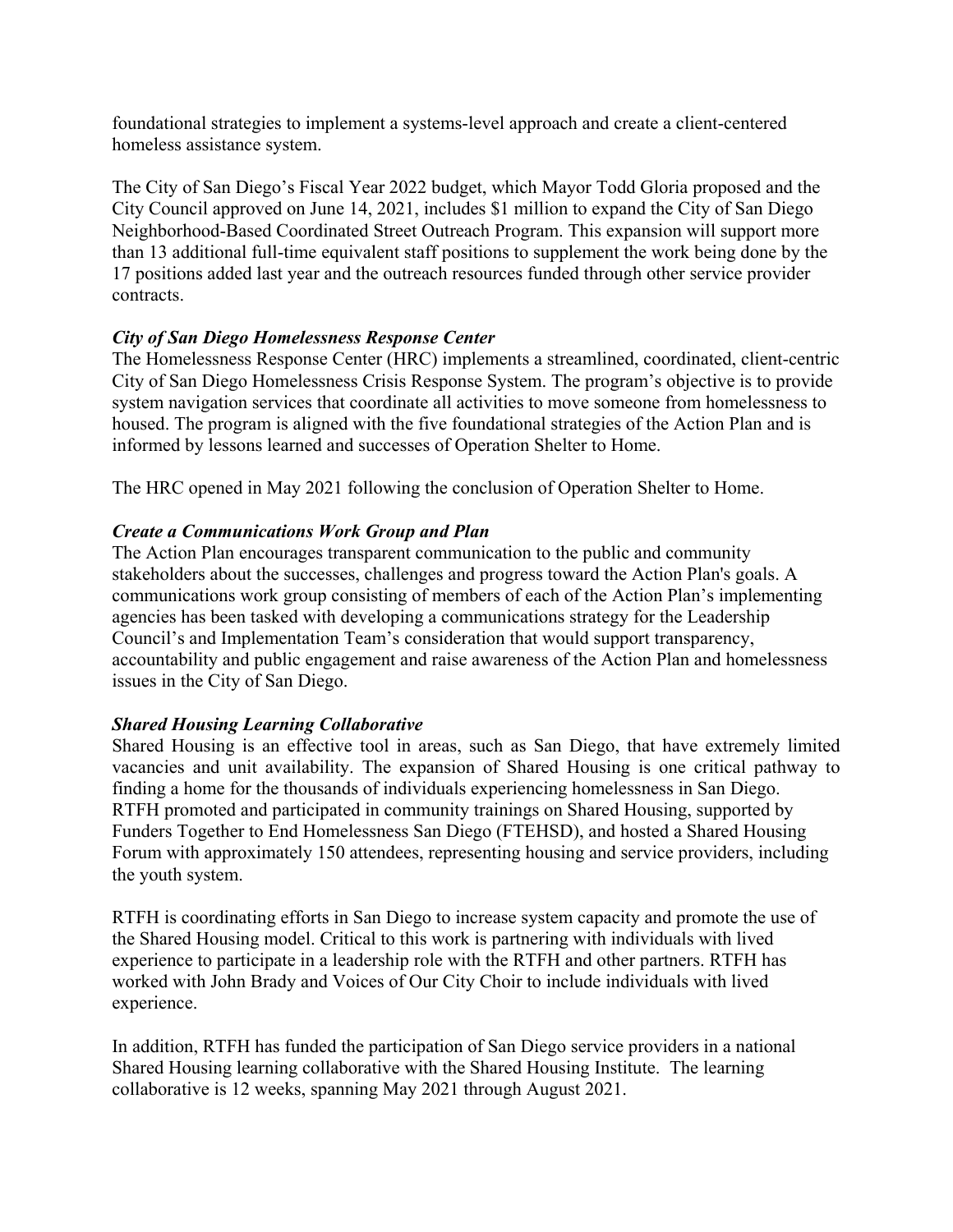The RTFH also published a [Shared Housing white paper](https://www.rtfhsd.org/wp-content/uploads/RTFH-Shared-Housing-White-Paper-FINAL.pdf) that can serve as a foundation for local understanding of what Shared Housing is and further explain key components.

## *Emergency Housing Vouchers*

On May 5, 2021, as part of the American Rescue Plan Act (ARPA) of 2021, the U.S. Department of Housing and Urban Development (HUD) issued a [PIH Notice 2021-15](https://www.hud.gov/sites/dfiles/PIH/documents/PIH2021-15.pdf) Emergency Housing Vouchers (EHV)-Operating Requirements. The vouchers are intended to help San Diegans who are experiencing homelessness; are at risk of experiencing homelessness; are fleeing or attempting to flee domestic violence, dating violence, sexual assault, stalking or human trafficking; or who recently experienced homelessness and for whom rental assistance will help prevent their homelessness or a high risk of housing instability. SDHC received 480 federal Emergency Housing Vouchers, which took effect on July 1, 2021.

SDHC is collaborating with the RTFH, as the lead agency for the regional Continuum of Care, to identify qualifying households for these vouchers and to administer the vouchers, in accordance with HUD requirements.

SDHC and the RTFH are working together on the appropriate referral pathways through the Coordinated Entry System (CES) to refer eligible households and to identify support resources available to households who are enrolled and utilize an Emergency Housing Voucher through SDHC.

## **2. Create a Client-Centered Homeless Assistance System**

## *Homelessness Program for Engaged Educational Resources (PEER)*

Homelessness PEER is an existing collaboration between SDHC and San Diego City College, funded by SDHC, which started in October 2020. It provides homelessness services-specific education through a two-unit course, "Human Services 75," to develop the local workforce needed for programs and services that help individuals experiencing homelessness. The program also provides an academic counselor and career coach to work with the students on securing volunteer, internship or employment opportunities in organizations that work with people experiencing homelessness.

Using ARPA funds as set forth in the Mayor's budget proposal, in Fiscal Year 2022, the program will be expanded to offer the course twice per semester and increase staffing to broaden the scope and reach of the program.

Students learn about national and regional policy, local programming and practical application, including having opportunities to engage with national experts, local front-line staff and service provider leadership. Students will also receive assistance from dedicated career counselors to work with students on career planning and job placement opportunities within local homelessness services.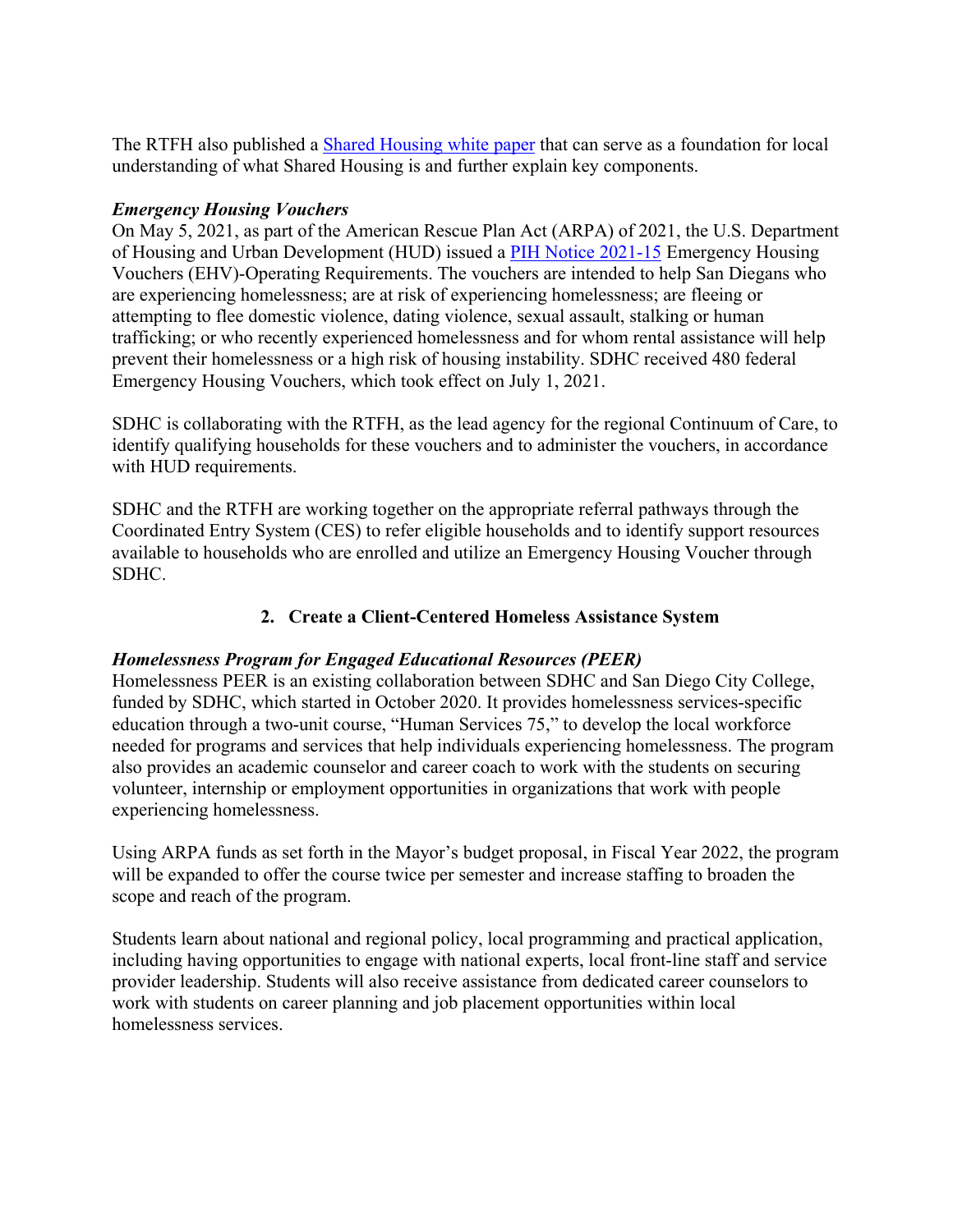#### *Engage with Advisory Groups*

The Action Plan recommends creating feedback mechanisms and seeking input from stakeholders by utilizing Advisory Groups to convene on specific issues. Participation is informal and voluntary, and frequency is determined on an ad hoc basis to achieve Action Plan goals and solicit input and expertise across a broad sector of service users and stakeholders.

The RTFH makes regular effort to engage with youth through the Youth Action Board, and RTFH and SDHC participate in the Youth Homelessness Demonstration Project (YHDP) committee meetings. Engagement with Advisory Groups of Persons with Lived Experience is also an ongoing focus, and members of the Implementation Team communicate with members of the HEAL network and Voices of Dignity and attend meetings when invited and deemed appropriate by existing advocacy groups.

A Provider Advisory Group and a Front-Line Staff Advisory Group were formed to create further opportunities for feedback specific to the activities and efforts that support the Action Plan's goals. The groups are scheduled to meet quarterly.

## *Reduce negative impacts of enforcement and criminal history on people experiencing homelessness and any barrier that may come up toward obtaining housing*

The City has examined some of its practices and policies regarding the intersection of law enforcement and homelessness, resulting in increased focus on treatment and diversion programs – which provide officers the opportunity to link individuals with treatment and shelter in lieu of citation or arrest – and efforts to increase service-provider-led outreach, for example. Further, in March 2021, Mayor Gloria also directed changes to policies regarding the City's response to homeless encampments and the belongings of people experiencing unsheltered homelessness. These changes provide a more person-centered approach to environmental services cleanings. Some of the changes include suspension of cleanups and enforcement during inclement weather, suspension of cleanups at night, and easier means to retrieve personal items removed during cleanups.

For more information on these and additional changes, visit [https://www.sandiego.gov/mayor/mayor-gloria-directs-broad-changes-addressing-homeless](https://www.sandiego.gov/mayor/mayor-gloria-directs-broad-changes-addressing-homeless-encampments)[encampments.](https://www.sandiego.gov/mayor/mayor-gloria-directs-broad-changes-addressing-homeless-encampments)

## *Analyze data and identify potential opportunities to impact the contributing factors related to disproportionate representation of certain populations regarding entry into homelessness*

According to the 2020 Point-in-Time Count, Black persons accounted for 21 percent of the unsheltered population and 30 percent of the sheltered population, while only accounting for 5.5 percent of the general population in San Diego County. The Leadership Council and Implementation Team identified this activity as an area of focus for 2021. Below are activities that related to this item.

In July 2020, the RTFH Board approved the creation of the Ad Hoc Committee on Addressing Homelessness Among Black San Diegans. The purpose of the Ad Hoc Committee is to explore the factors contributing to disparities among Black persons experiencing homelessness, listen and engage in extensive public dialogue with community stakeholders, and to develop a series of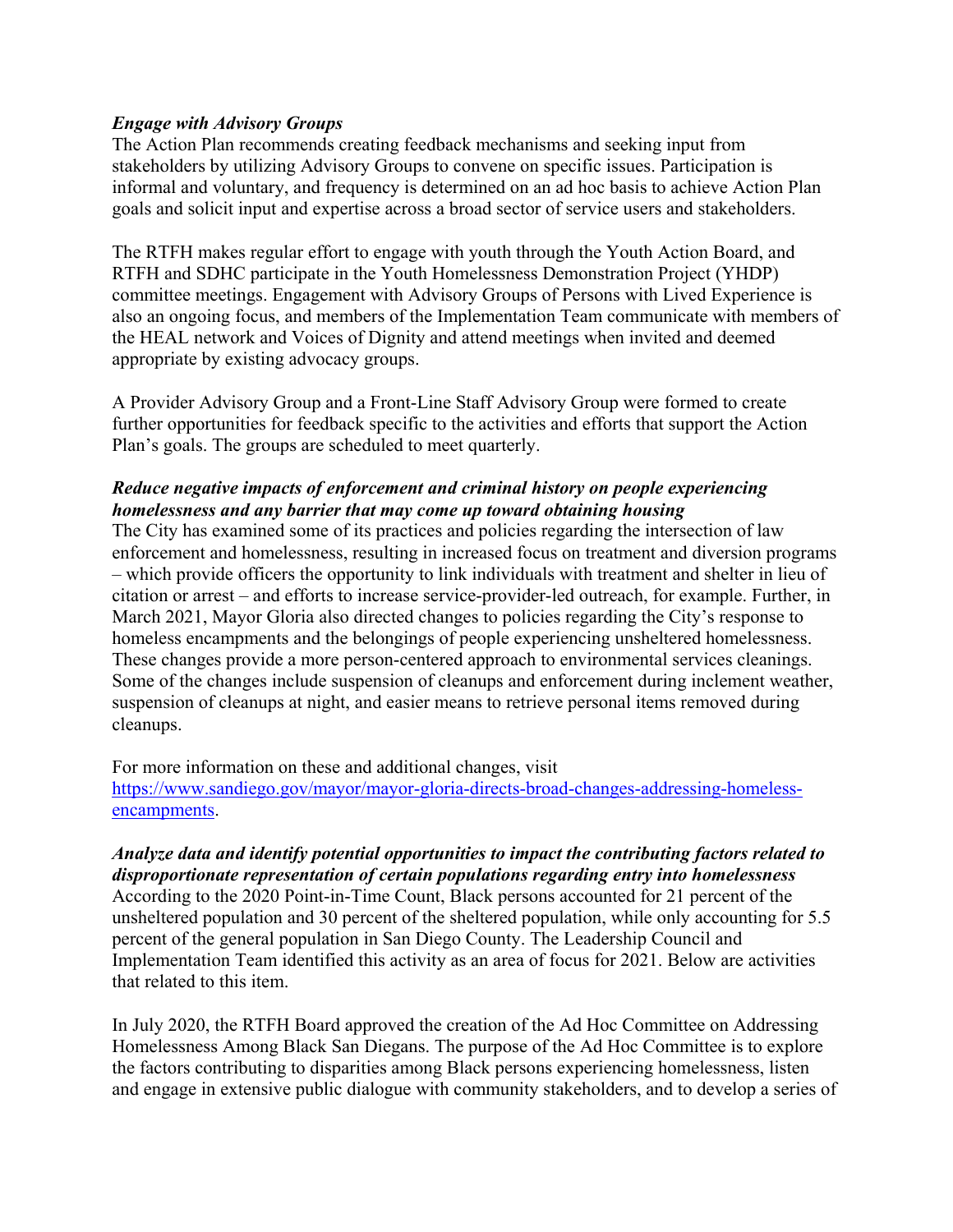recommendations that the CoC can take to better address the impacts of systemic racism and its effects within the homelessness crisis response system.

Furthermore, the 2020 Point-in-Time Count found that of those who were 55 and older and completed the unsheltered survey, 43 percent reported being homeless for the first time; 54 percent were sleeping on the street or sidewalk; 55 percent reported a physical disability; and 58 percent have been homeless for less than one year in the past three years. Additionally, 12 percent of those 55 or older are chronically homeless and unsheltered, and nearly 1 in 4 are female. While chronological age demonstrates many older adults are living without a home, the rigors of homelessness also are known to prematurely age people as well.

In April 2021, the RTFH Board approved the establishment of the Ad Hoc Committee on Older Adults Experiencing Homelessness. The purpose of the committee is to focus on the needs of older adults experiencing homelessness, specifically reviewing data on the prevalence of homelessness among seniors, best practices to meet older adults' shelter and housing needs, and education to homelessness service providers about the unique needs of older adults. The committee also will make recommendations about how the region's homelessness response system can reduce homelessness among older adults.

## *Implement an automated client-feedback program to improve system performance*

SDHC is implementing an automated client-feedback system that will collect both quantitative and qualitative information that can provide system-level performance feedback. The survey questions are being developed through a community engagement process with people with lived experience to ensure the survey has a client-centered approach. The automated system will encourage honest participation of persons utilizing the City's homelessness response programs because it includes a layer of anonymity in the different ways that a person can provide input. The client-feedback system will be implemented across multiple programs in late summer 2021 and will inform program and system-level trends, service gaps or changes that may be needed.

## **3. Decrease Inflow Through Increase of Prevention and Diversion**

## *City of San Diego Single-Room Occupancy (SRO) Ordinance Enhancements*

SDHC is proposing several important updates to City's SRO Ordinance with the chief purpose to incentivize the preservation or replacement of this important housing source in the City, place long-term covenants on units to ensure affordability to lower income populations, improve relocation assistance to vulnerable residents, and enhance the City's administration of the SRO properties.

SDHC conducted video webinars with stakeholders on September 15, 2020, and May 17, 2021, and updated drafts of the proposed ordinance were posted on SDHC's website. For more information about the proposed updates to the City's SRO ordinance, including links to recordings of the video webinars, please visit [https://www.sdhc.org/housing-opportunities/single](https://www.sdhc.org/housing-opportunities/single-room-occupancy-units/)[room-occupancy-units/](https://www.sdhc.org/housing-opportunities/single-room-occupancy-units/)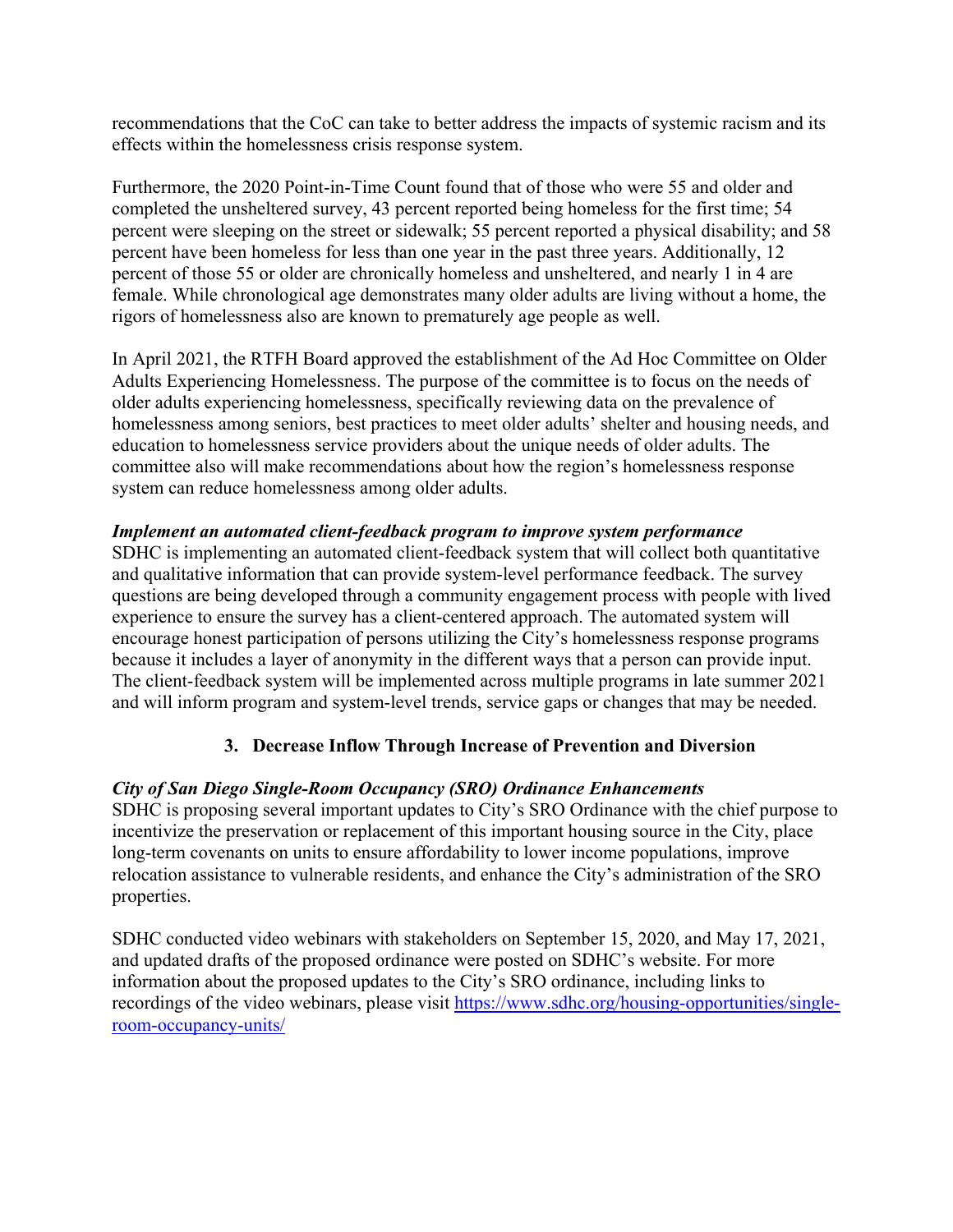#### *COVID-19 Emergency Rental Assistance Programs*

SDHC currently administers the City of San Diego COVID-19 Housing Stability Assistance Program. In March 2021, the program's online application launched. The program helps pay past-due, unpaid rent and utilities for individuals and families with low income in the City of San Diego who experienced a financial hardship due to the pandemic. On June 28, 2021, California Governor Gavin Newsom signed into law Assembly Bill (AB) 832, which allows the COVID-19 Housing Stability Assistance Program and similar programs statewide to now pay 100 percent of the rent obligations for qualifying low-income households. Previous State law limited assistance payments to 80 percent of past-due rent and 25 percent of upcoming rent. SDHC advocated for payments at the 100 percent level in letters and meetings in April, May and June. With this new law, SDHC anticipates fully expending all of the Coronavirus Relief Funds previously allocated to the Housing Stability Assistance Program. As of July 15, 2021, SDHC has disbursed \$46,746,293.88 to help 6,404 qualifying applicants. The application remains open at [covidassistance.sdhc.org,](https://covidassistance.sdhc.org/) and additional applications are submitted each day.

## **4. Improve the Performance of the Existing System**

*Enhance technical resources for providers that incentivizes and supports capacity building*  San Diego homelessness service providers experience capacity challenges, including limited staff and training resources. To support the funders, providers and community in successfully implementing services and achieving greater impact, RTFH, SDHC and the County have partnered to fund and support a series of trainings on best practices and emerging models. Additionally, RTFH and its partners have worked with national experts to bring service providers together to better coordinate and establish standards of practice through community Learning Collaboratives focused on outreach, Rapid Rehousing (RRH) and Diversion. This continued support is critical to the success of the providers and their ability to provide services effectively.

Additional ongoing capacity building activities include a Housing-Focused Shelter initiative and a Permanent Supportive Housing (PSH) Partnership Collaborative. The Housing-Focused Shelter initiative utilizes the expertise of Iain De Jong, a nationally recognized expert and founder of OrgCode Consulting, to provide intensive training and support on enhancing best practices on operating a housing-focused shelter program.

SDHC launched a PSH Partnership Collaborative in June 2021. The collaborative, implemented by SDHC and facilitated by LeSar Development Consultants, works with SDHC stakeholders including PSH service providers, property managers, and developers—to obtain feedback and input and review existing processes to inform PSH best practices. The collaborative focuses on reviewing client-centered practices and alignment with the Housing First model, strengthening efforts around knowledge sharing and capacity building, and identifying opportunities for streamlining that benefit all stakeholders.

Please also note that the Homelessness PEER program, described above, contributes toward this goal.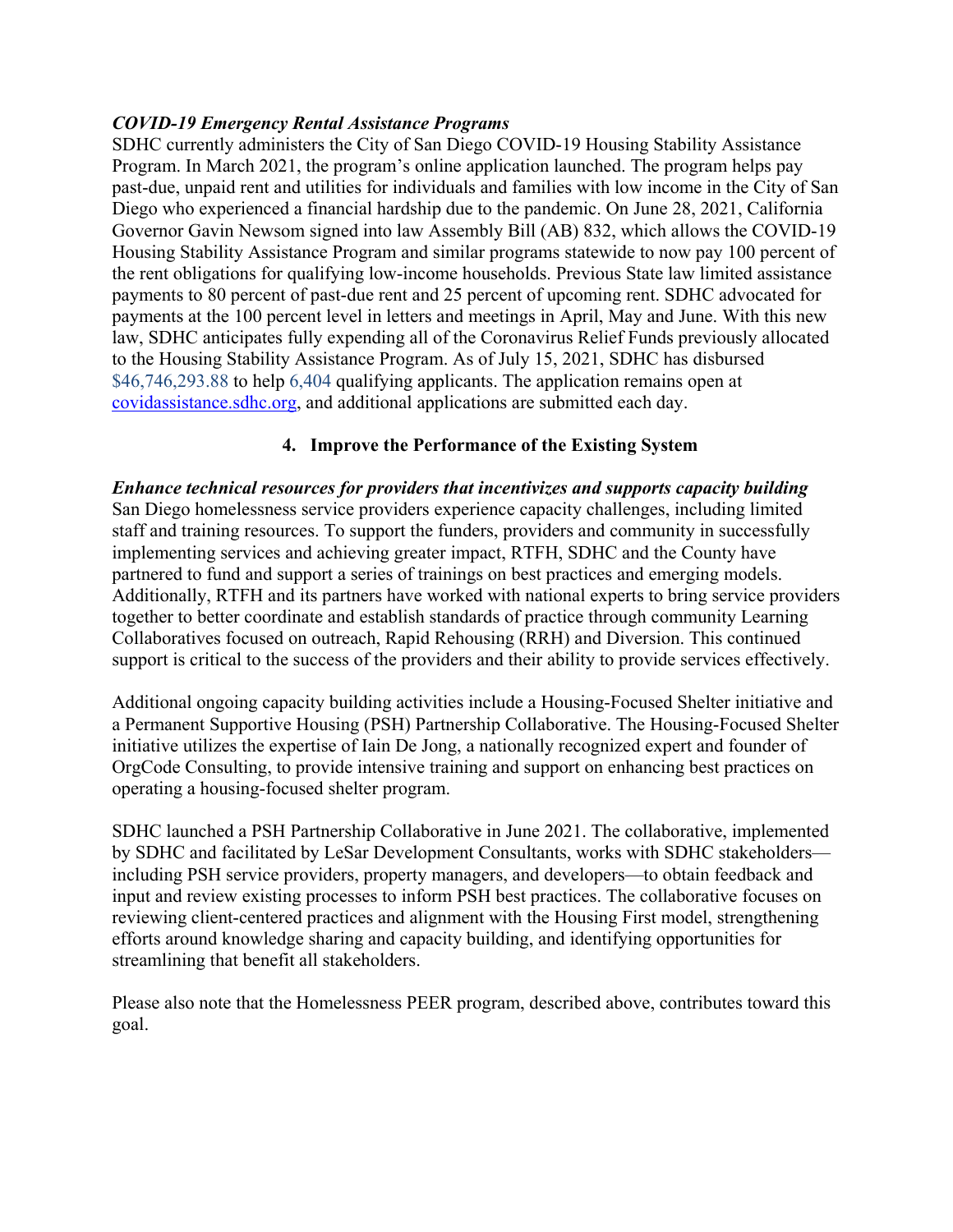#### *Outreach Standards and Practices*

Over the last two years, RTFH has been working with Iain De Jong, a nationally recognized expert and founder of OrgCode Consulting, to develop an enhanced set of standards for street outreach services. Starting in the summer of 2019, OrgCode began working with a diverse set of stakeholders, including SDHC, the City and the County, to understand current outreach practices, listen to key stakeholders, and conduct initial outreach trainings. The Outreach Standards serve as a guiding framework for how coordinated outreach occurs throughout the region. Included in the Outreach Standards is the establishment of regional coordination entities to work with all outreach teams throughout the region, regardless of funding source, to ensure a comprehensive outreach effort. RTFH finalized the Street Outreach Standards in January 2021 and has been working with its key partners to support the implementation of the Street Outreach Standards – including with the existing and new outreach teams referenced above.

The investment in street outreach will assist the region in ensuring the availability of appropriately trained outreach workers whose efforts are dedicated to helping people experiencing homelessness access permanent housing. Mobile outreach technology will enhance coordination of regional outreach efforts and deployment of outreach workers to the areas of highest need.

## *Standards and Practices around Rapid Rehousing (RRH)*

Over the last two years, the RTFH has been working with Michelle Valdez, a nationally recognized expert, on convening an RRH learning collaborative and drafting RRH standards of practice. In fall 2019, RTFH convened a local learning collaborative with various RRH providers, with SDHC as a key partner supporting the effort. Michelle Valdez facilitated the learning collaborative and met with RRH providers to better understand current RRH practices, identify gaps and needs, and for RRH providers to learn from each other and share strategies that are working and address challenges. The RRH learning collaborative was suspended due to COVID-19, and the group reconvened in September 2020 for the first time since the pandemic started. Michelle Valdez has continued to work with RTFH, SDHC, the County and local stakeholders on the RRH standards of practice. RTFH was successful in finalizing the RRH Standards, released in February 2021. Ms. Valdez continues to work with stakeholders to support the community in implementing the RRH Standards.

## *Harm Reduction Program*

The Action Plan's Leadership Council tasked an ad hoc working group composed of City, County, RTFH and SDHC staff to discuss the variety of new funding opportunities coming forward at both a state and local level that could support the City's and region's homelessness efforts, and identify potential opportunities for the Leadership Council's consideration. A new strategy was developed to address the immediate and long-term challenges facing unsheltered individuals that aligns with the Action Plan and is consistent with widely accepted best practices.

A multiphased approach launched in June 2021. Phase 1 consists of a monthlong outreach effort that involves outreach workers, County Public Health nurses, eligibility and social workers from the County Office of Homeless Solutions and Equitable Communities, and Federally Qualified Health Centers in the downtown city core. This outreach campaign is supported by a phased expansion of capacity at four shelters for people experiencing homelessness.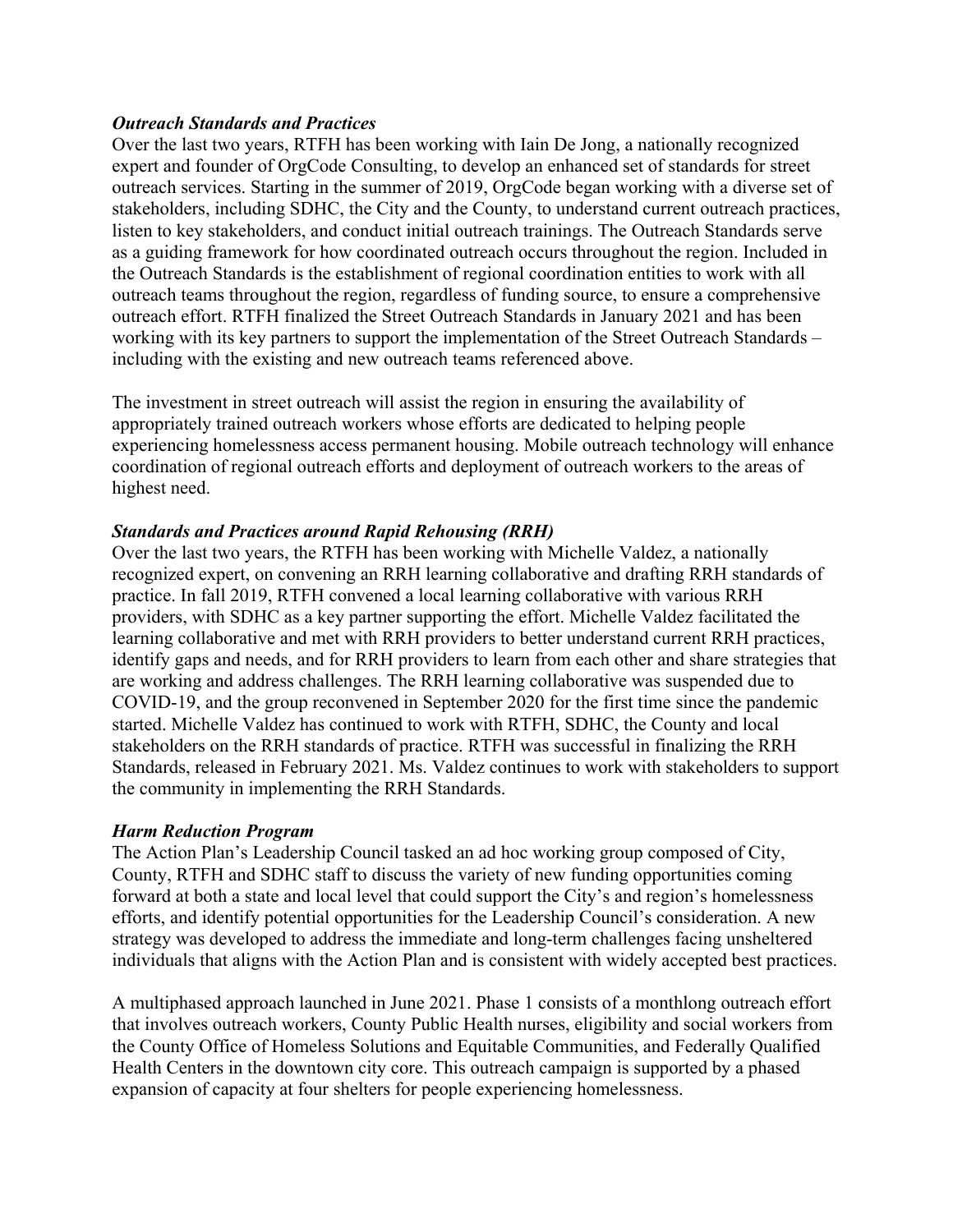Phase 2 consists of a transformative approach to addressing homelessness that pairs outreach and engagement with care-coordination services and low-barrier access to housing with the goal of improving client wellness and stability. Community Harm Reduction Teams (C-HRT) will use evidence-based practices to engage people with highly complex and acute needs who are experiencing homelessness and are at increased risk of harm due to substance use and mental health conditions.

The program incorporates two components:

- 1. C-HRT will engage individuals experiencing homelessness with substance use and cooccurring conditions in a concentrate geographic area. They will provide ongoing carecoordination services, low-barrier harm-reduction services, referrals to primary care and behavioral health services, medication management, transportation, and bridge housing that includes on-site wraparound services with links to permanent supportive housing.
- 2. Bridge housing, including short-term beds and Safe Haven housing, will be available consistent with harm-reduction practices, where clients can be connected to permanent supportive housing.

The County of San Diego and the City of San Diego will dedicate American Rescue Plan Act funds to this critical effort.

## *Built for Zero Initiative*

The RTFH and its partners, including SDHC, have signed onto a national initiative known as Built for Zero, led by Community Solutions. The action boosts the City's Action Plan and supports the momentum to end veteran and youth homelessness.

Built for Zero is a proven method that uses data to change how local homelessness response systems work and the impact they can achieve. The data provide a real-time number of veterans experiencing homelessness, help craft strategies to connect all veterans with proper support, prioritize community resources, and regularly measure progress. The result is more tailored solutions for individuals and a clearer picture of the system as a whole.

A Leadership Team and Improvement Team have been developed. The Leadership Team is tasked with providing leadership and policy guidance on the Built for Zero initiative. The Improvement Team is tasked with supporting the Built for Zero model. This team meets regularly to review data and system needs to reach and end veteran homelessness.

## 5. **Increase the Production of/Access to Permanent Solutions**

#### *Identify currently funded projects in pipeline and occupancy timeline*

A pipeline and occupancy timeline was developed to identify currently funded permanent supportive housing (PSH) units. The pipeline reporting includes information on PSH that has completed and been occupied since the Action Plan analysis was conducted; PSH that is newly under construction/financing; and the number of PSH units still needed to meet the Action Plan goals. This reporting will help inform decisions around development goals outlined in the Action